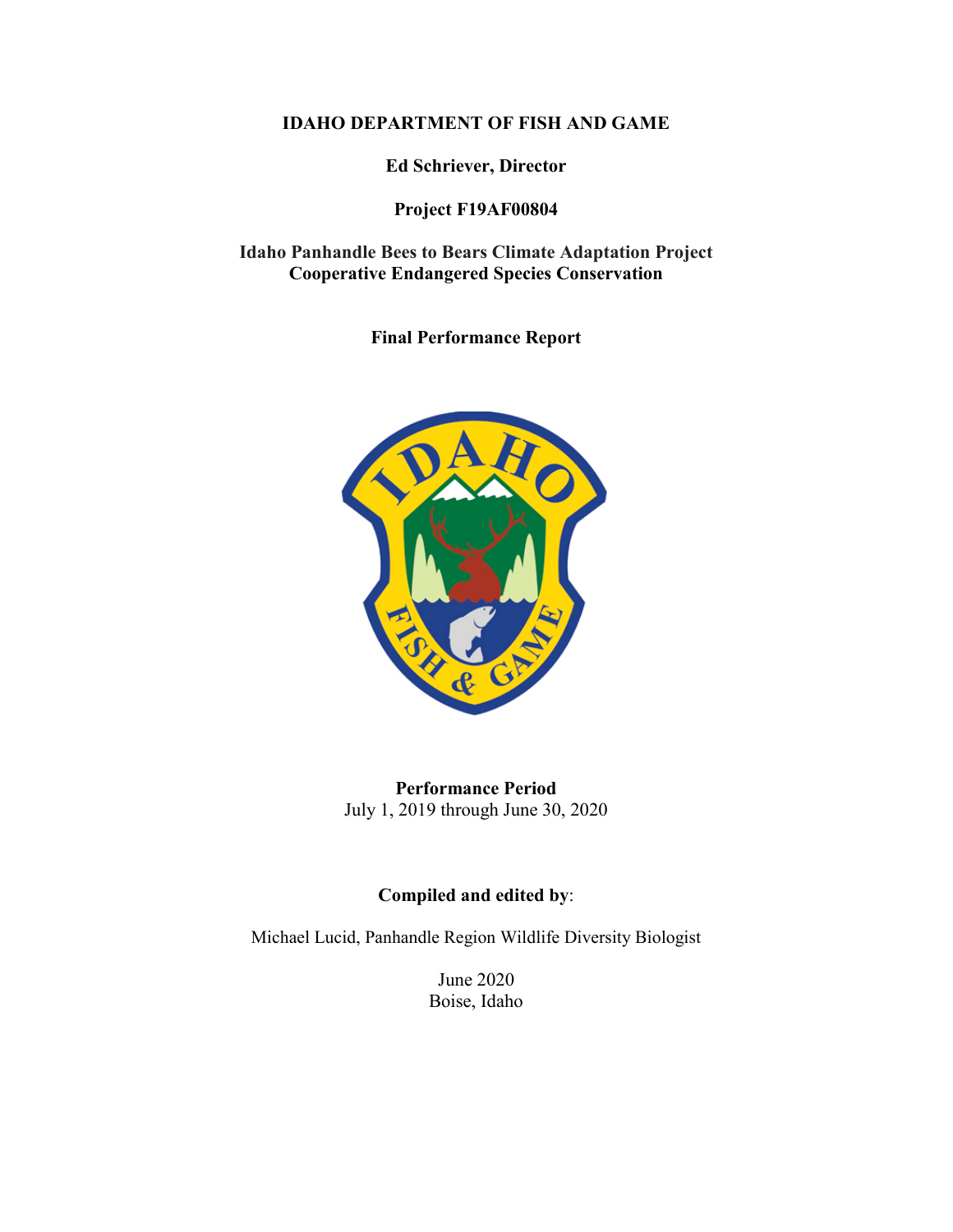Idaho Department of Fish and Game (IDFG) adheres to all applicable state and federal laws and regulations related to discrimination on the basis of race, color, national origin, age, gender, disability or veteran's status. If you feel you have been discriminated against in any program, activity, or facility of IDFG, or if you desire further information, please write to: Idaho Department of Fish and Game, PO Box 25, Boise, ID 83707 or US Fish and Wildlife Service, Division of Wildlife and Sport Fish Restoration Program, 5275 Leesburg Pike, MS: WSFR, Falls Church, VA 22041-3803, Telephone: (703) 358-2156.

Findings in this report are preliminary in nature and not for publication without permission of the Director of the Idaho Department of Fish and Game.

Please note that IDFG databases containing this information are dynamic. Records are added, deleted, and/or edited on a frequent basis. Raw data do not have the benefit of interpretation or synthesis by IDFG.

IDFG requests that you direct any requests for this information to us rather than forwarding this information to third parties.

This publication will be made available in alternative formats upon request. Please contact IDFG for assistance.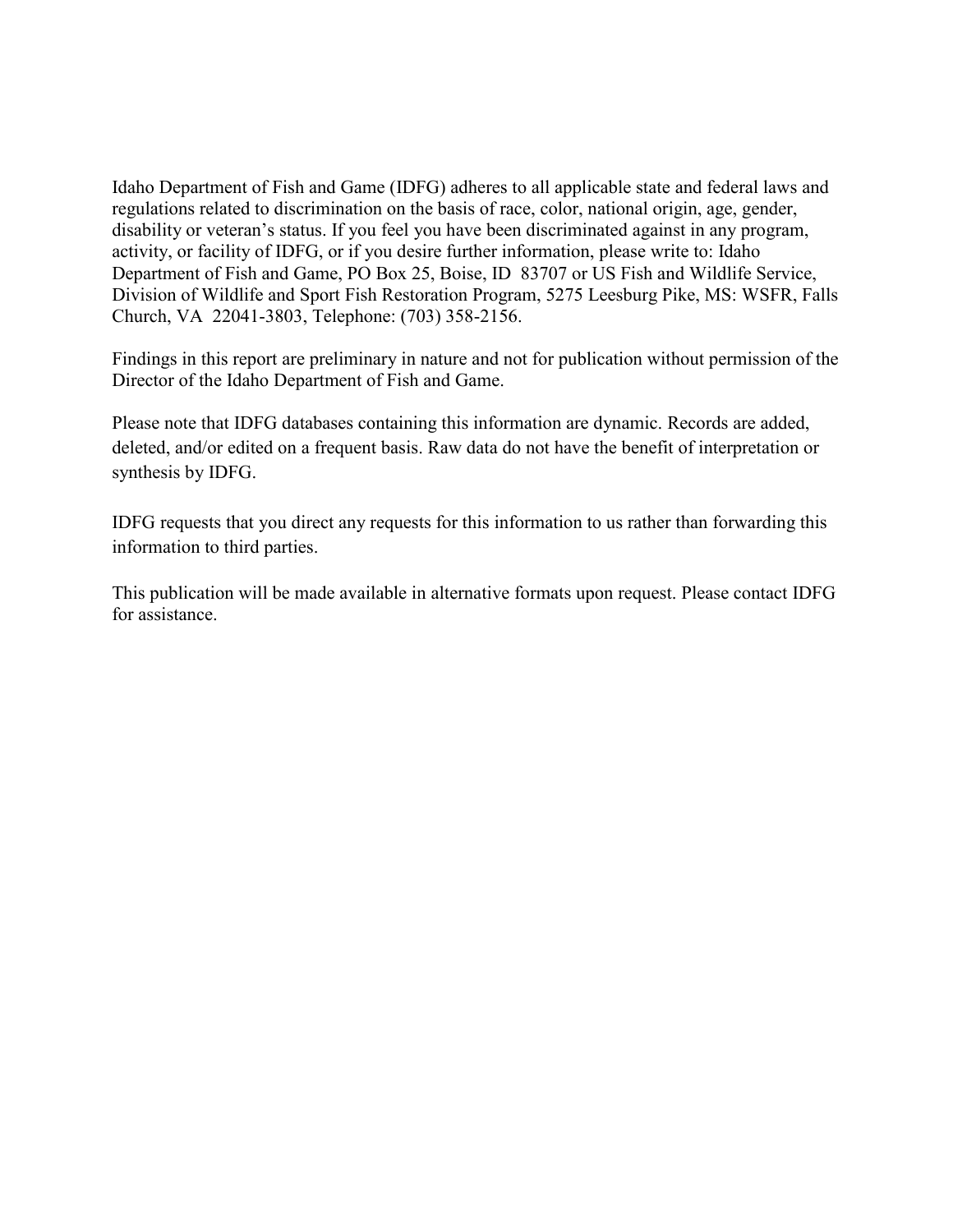# **ESA TRADITIONAL SECTION 6 FINAL PERFORMANCE REPORT**

**1. State:** Idaho

**Grant number:** F19AF00804

**Grant name:** Idaho Panhandle Bees to Bears Climate Adaptation Project (B2B)

**2. Report Period:** July 1, 2019 through December 1, 2019

**Report due date:** September 28, 2020

**3. Location of work:** Boundary-Smith Creek Wildlife Management Area, Boundary Co., Idaho



**Figure 1.** Project Area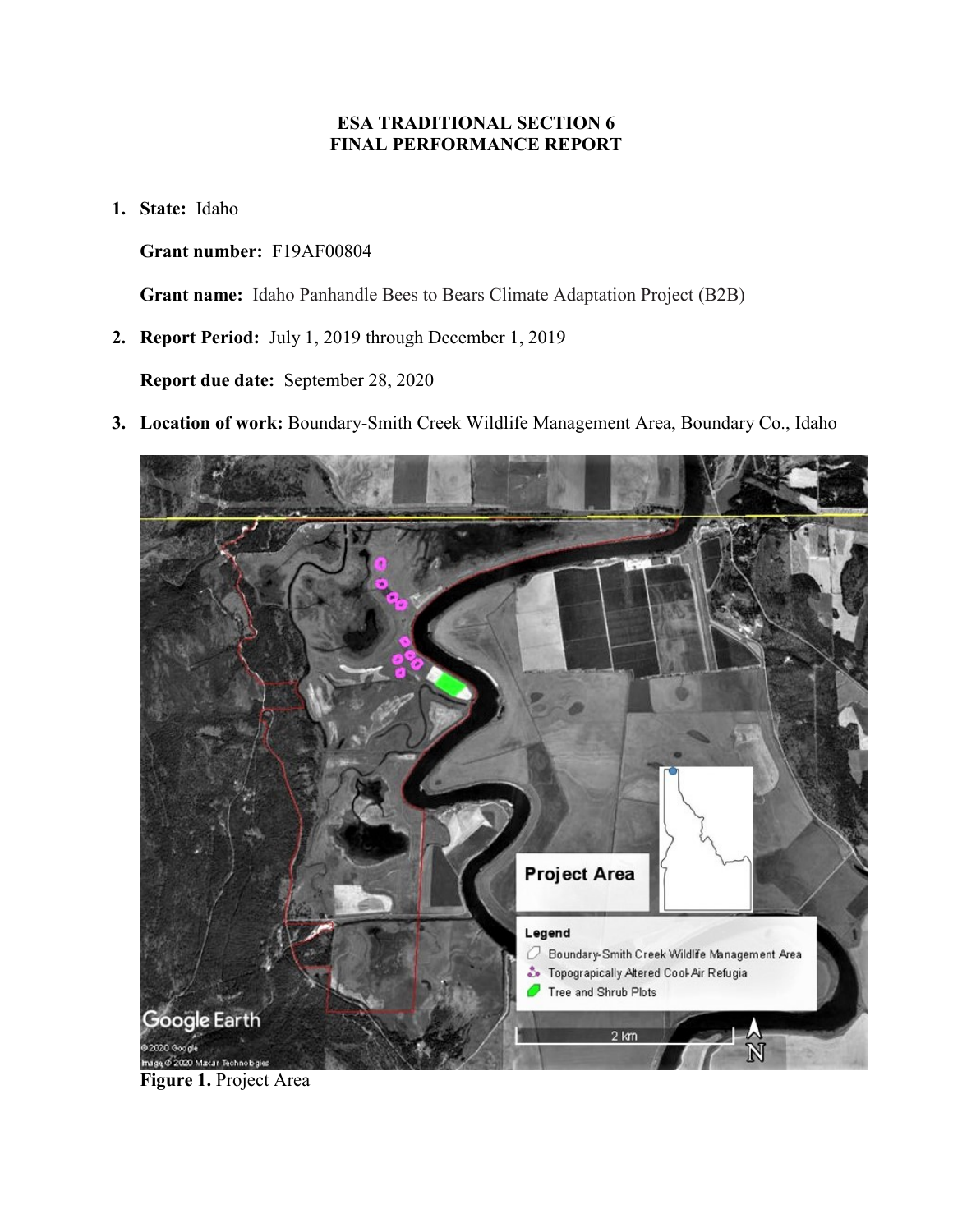## **4. Objectives**

The objectives of this grant are the following deliverables: Western Bumble Bee

Restore 25 acres of topographically-altered forested bumble bee habitat. Grizzly Bear

• Plant 10,000 trees and shrubs to benefit grizzly bears. Both Species

• Develop a written long-term monitoring plan.

#### **5. If the work in this grant was part of a larger undertaking with other components and funding, present a brief overview of the larger activity and the role of this project.**

This project is part of a larger undertaking with other components and funding. The Idaho Panhandle Bees to Bears Climate Adaptation project (B2B) is a cooperative partnership between IDFG and the Yellowstone to Yukon Conservation Initiative. This project is funded by grants from the US Fish and Wildlife Service, Wildlife Conservation Society Climate Adaptation Fund, and the Doris Duke Charitable Foundation. Additional partners include Ducks Unlimited, Idaho Conservation League, and Selkirk Outdoor Leadership and Education. The focus of B2B is restoring 250 acres of forested lowland habitat to improve landscape climate resiliency for six Species of Greatest Conservation Need on the Boundary-Smith Creek Wildlife Management Area (WMA). Climate specific actions of the larger B2B project include: 1) Restoration of ephemeral flood cycles to benefit western toads (*Anaxyrus boreas*) and northern leopard frogs (*Rana pipiens*)*,* 2) creating topographically altered pollinator habitat to provide cool-air refugia for western (*Bombus occidentalis*) and Suckley's cuckoo (*Bombus suckleyi*) bumble bees, and 3) reforestation with 50,000 native trees and understory plants to provide cover for grizzly bears (*Ursus arctos*) and improve soil moisture content and reduce air temperatures for pale-jumping slugs (*Hemphillia camelus*).

To fund this project we originally applied for funding under F17AF01079. In that project proposal we had developed project goals for a four year project. We anticipated annually applying for funding to continue to work toward those goals. Rather than request amendments to F17AF01079 we applied for a new grant each funding cycle. Therefore, we have three grants (F17AF01079, F18AF01187, F19AF00804) which are working toward the four year goals of reforestation of 75 acres of grizzly bear habitat and 25 acres of topographically altered western bumble bee habitat. In this document we report the final work completed by F19AF00804 only. Work funded by F17AF01079 and F18AF01187 is summarized in separate reports.

## **6. Describe how the objectives were met.**

## **1) Restore 25 acres of topographically altered bumble bee habitat.**

We have made the following progress toward this objective:

• Heavy equipment was used to construct nine cool air refugia (CAR) totaling four acres (Figure 2).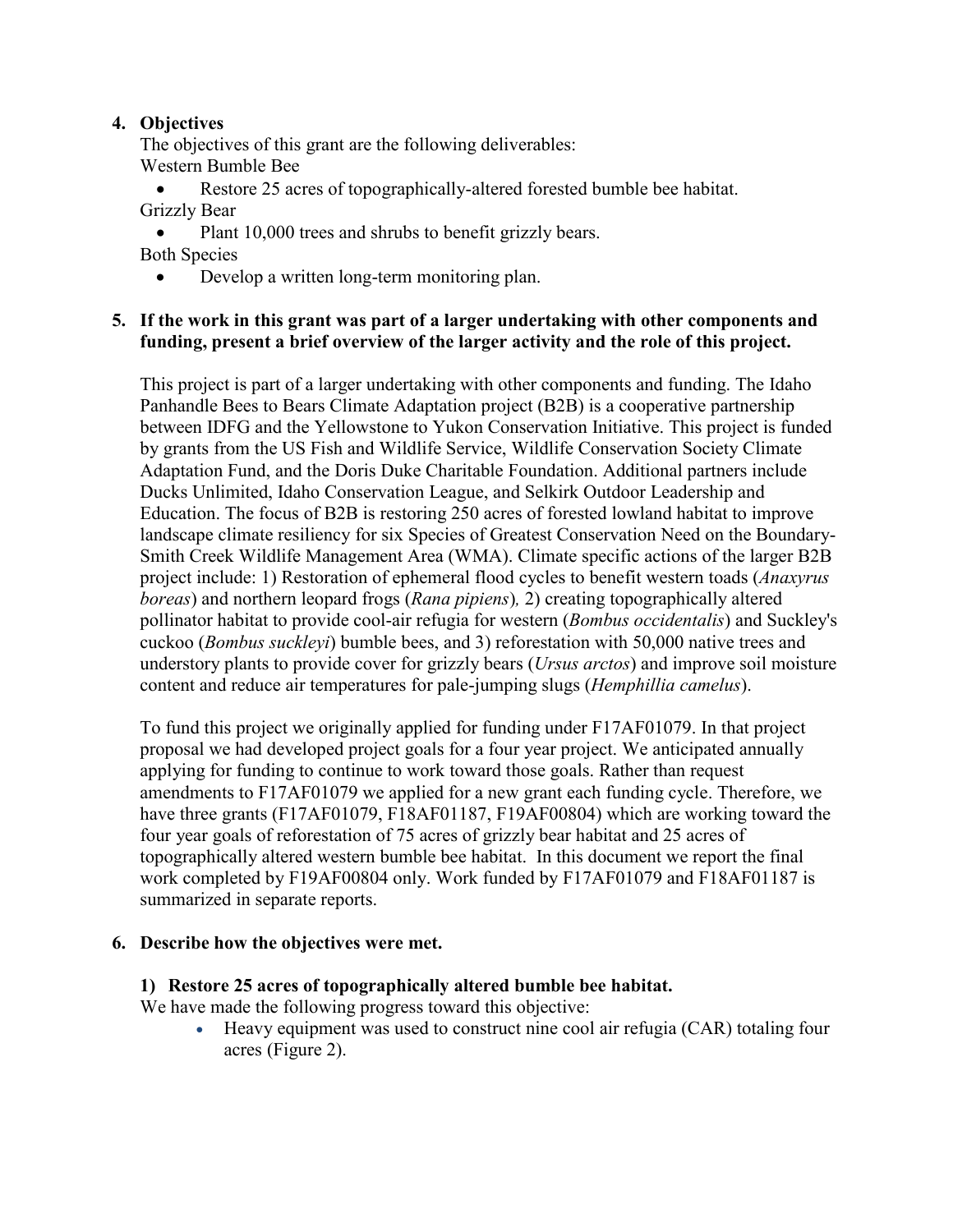

**Figure 2.** Cool air refugia (CAR) designs. We built one of each design along with a fourth control CAR. The control site is a flat area from which reed canary grass was stripped with a bulldozer and will be planted with pollinator forage plants and a mix of trees and shrubs similar to the three other designs. CAR designs were developed by Brian Heck, Ducks Unlimited.

## **2) Plant 10,000 trees and shrubs.**

- 2019: 10,000 trees and shrubs were planted across 58 acres.
- To prevent ungulate damage to saplings, two additional exclosures were constructed. The exclosures are 4.6 and 8.9 acres in size.

#### **7. Discuss differences between work anticipated in grant proposal and grant agreement, and that actually carried out with Federal Aid grant funds.**

- 1) 25 acres of topographically altered bumble bee habitat. We topographically altered 9 acres of bumble bee habitat. Additional topographic alteration is discussed in the F18AF01187 final report.
- 2) Plant 10,000 trees and shrubs. We planted 23,800 trees and shrubs.
- 3) Develop a written long-term monitoring plan. We were unable to complete this objective due to an unanticipated loss of key personnel.

## **8. List any publications or in-house reports resulting from this work.**

Jarrold, C. and J. Grossman. 2019. Wildlife Conservation Society Final Report, December 20, 2019. Canmore, Alberta.

## Li**terature Cited**

Koch, J. 2012. Bumble bees of the western United States. US Forest Service; *San Francisco, Calif..*

Lucid, M., Robinson, L., & Ehlers, S. 2016. Multi-species Baseline Initiative Project Report: 2010–2014. *Idaho Department of Fish and Game, Coeur d'Alene, ID*.